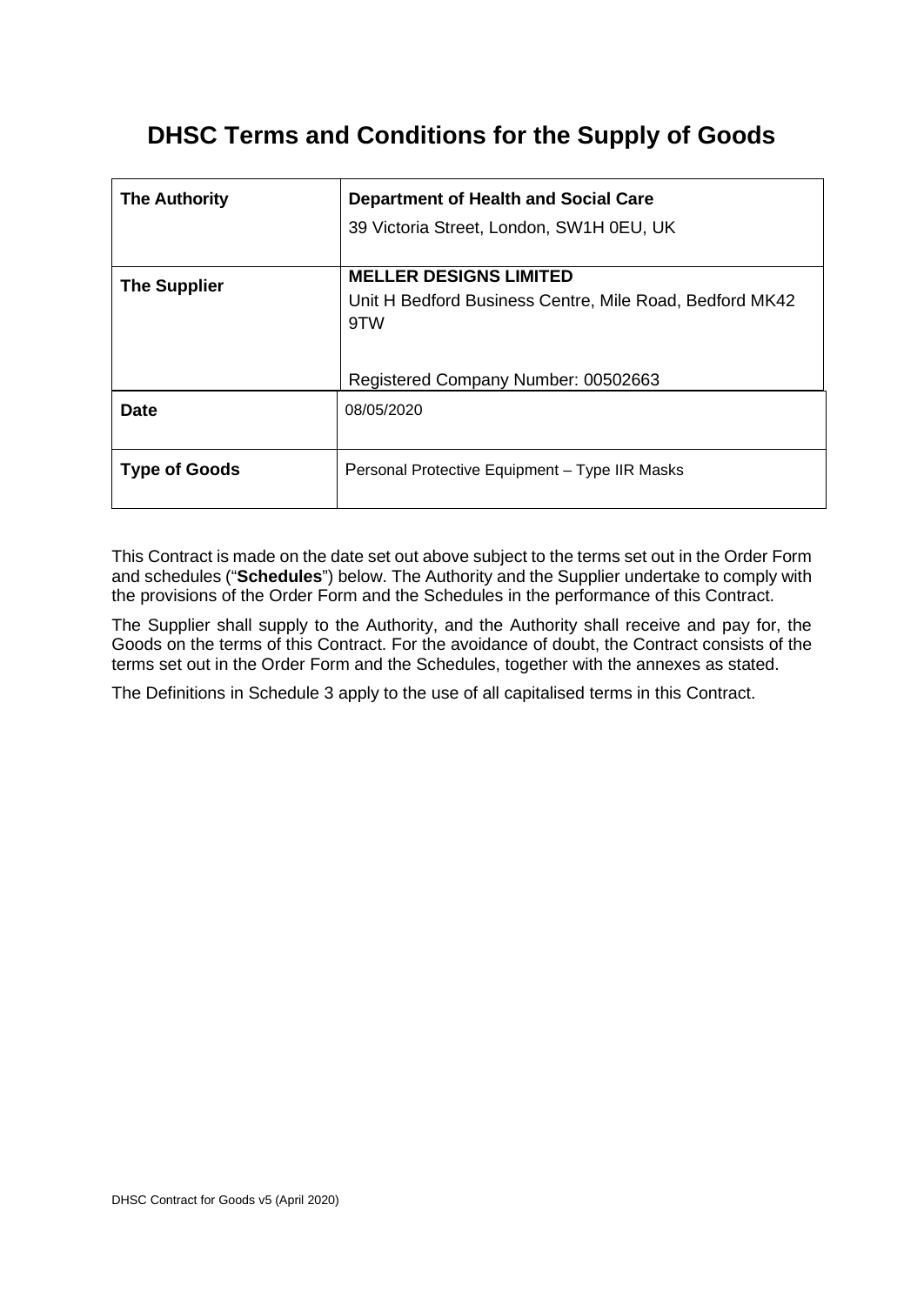### **Schedules**

| <b>Schedule 1</b> | <b>Key Provisions</b>                |
|-------------------|--------------------------------------|
| <b>Schedule 2</b> | <b>General Terms and Conditions</b>  |
| Schedule 3        | Definitions and Interpretations      |
| Schedule 4        | <b>Additional Special Conditions</b> |

# **Order Form**

| 1. Contract<br><b>Reference</b> | DHSC/11204                                                                                                                                                               |
|---------------------------------|--------------------------------------------------------------------------------------------------------------------------------------------------------------------------|
| 2. Date                         | 08/05/2020                                                                                                                                                               |
| 3. Buyer                        | <b>Department of Health and Social Care</b>                                                                                                                              |
|                                 | 39 Victoria Street, London, SW1H 0EU, UK                                                                                                                                 |
| 4. Supplier                     | <b>MELLER DESIGNS LIMITED</b>                                                                                                                                            |
|                                 | Unit H Bedford Business Centre, Mile Road, Bedford MK42 9TW                                                                                                              |
|                                 | Registered Company Number: 00502663                                                                                                                                      |
| 5. The Contract                 | The Supplier shall supply the deliverable described below on the<br>terms set out in this Order Form and the Schedules and Annex A.                                      |
|                                 | Unless the Contract otherwise requires, capitalised expressed used<br>in this Order Form have the same meanings as in Schedule 3.                                        |
|                                 | In the event of any conflict between this Order Form and the<br>Schedules, this Order Form shall prevail.                                                                |
|                                 | Please do not attach any supplier terms and conditions to this Order<br>Form as they will not be accepted by the Buyer and may delay<br>conclusion of the Contract.      |
| 6. Deliverables                 | The deliverables/delivery dates are as set out in the Purchase<br>Order(s) at Annex A.                                                                                   |
|                                 | Delivered in accordance with the following instructions:                                                                                                                 |
|                                 | The supplier will contact the Authority's agent as set out in Annex C<br>to arrange for collection the goods in accordance with Annex A from<br>the following addresses: |
|                                 | Xiantao Zhongyi Safety & Protecting Products Co., Ltd.,<br>No. 101 XianYuan Ave.,<br>Xiantao City, Hubei, China                                                          |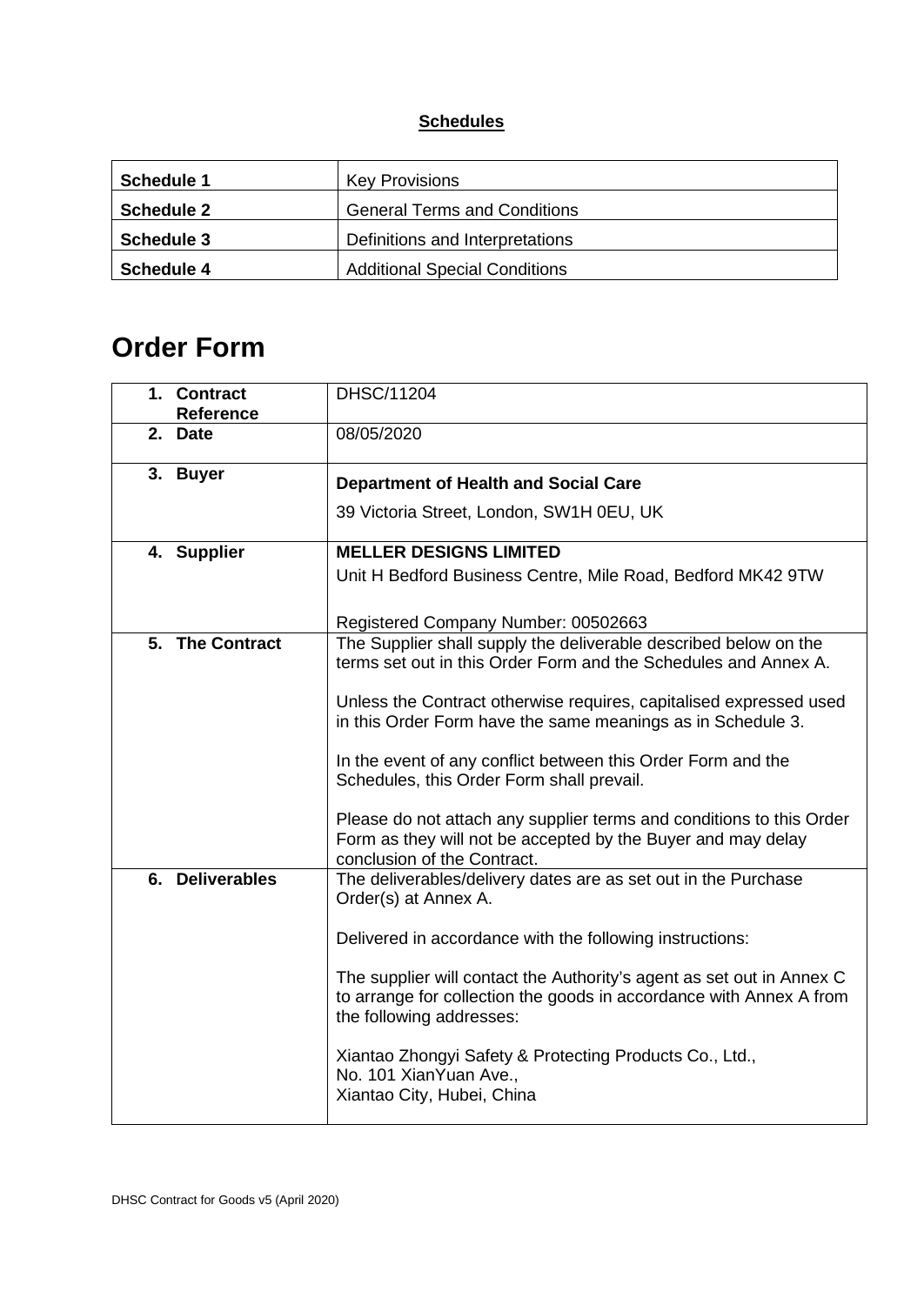|                   | Advance Shipping Notices should be sent to the following email<br>address: nhsppebookings@clippergroup.co.uk<br>Please include the following detail within the notice:<br>Supplier Name (and code)<br>$\bullet$<br>Purchase Order No.<br>$\bullet$<br>Part No. / NPC Code (NHS specific code)<br>$\bullet$<br>Product Description (as complete as possible, ideally as per<br>$\bullet$<br>NHS product listing)<br>Quantity (total)<br>$\bullet$<br>Pack Qty / Packs per pallet<br>$\bullet$<br>No. of pallets<br>$\bullet$<br>Quality status (i.e. approved, certification status etc.)<br>Any product expiration dates<br>$\bullet$<br>Any other contract reference                                                                                           |
|-------------------|-----------------------------------------------------------------------------------------------------------------------------------------------------------------------------------------------------------------------------------------------------------------------------------------------------------------------------------------------------------------------------------------------------------------------------------------------------------------------------------------------------------------------------------------------------------------------------------------------------------------------------------------------------------------------------------------------------------------------------------------------------------------|
| 7. Specification  | The specification of the Deliverables is as set out in Annex B.                                                                                                                                                                                                                                                                                                                                                                                                                                                                                                                                                                                                                                                                                                 |
| <b>Term</b><br>8. | The Term shall commence on placement of the Purchase Order 001<br>at Annex A.<br>And the Expiry Date shall be upon delivery of Purchase Orders,<br>unless it is otherwise extended or terminated in accordance with the<br>terms and conditions of the contract.<br>The Buyer may extend the Contract for a period of up to 6 months by<br>giving not less than 5 Business days notice in writing to the supplier<br>prior to the Expiry Date. The terms and conditions of the Contract<br>shall apply throughout any such extended period.                                                                                                                                                                                                                     |
| 9. Charges        | The Charges for the Deliverables shall be set out in Annex A.                                                                                                                                                                                                                                                                                                                                                                                                                                                                                                                                                                                                                                                                                                   |
| 10. Payment       | All invoices must be emailed quoting a valid purchase order number<br>to the following email address COVID-<br>19FinanceOperations@dhsc.gov.uk.<br>The Authority agrees to pay the Supplier the value of the Goods as<br>set out in Lines 01 of the Purchase Order Form 001 at Annex A (20%<br>of the total order value) upon the commencement of this Contract<br>and presentation of a valid invoice.<br>Upon presentation of a valid invoice and accompanying collection<br>confirmation from the Authority's agent; the Authority agrees to pay<br>the remaining unit costs based on actual deliveries in accordance<br>with the payment schedule as set out in Line 02, 03, 04, 05, 06, 07,<br>08, 09, 10, 11, 12 and 13 of Purchase Order 001 at Annex A. |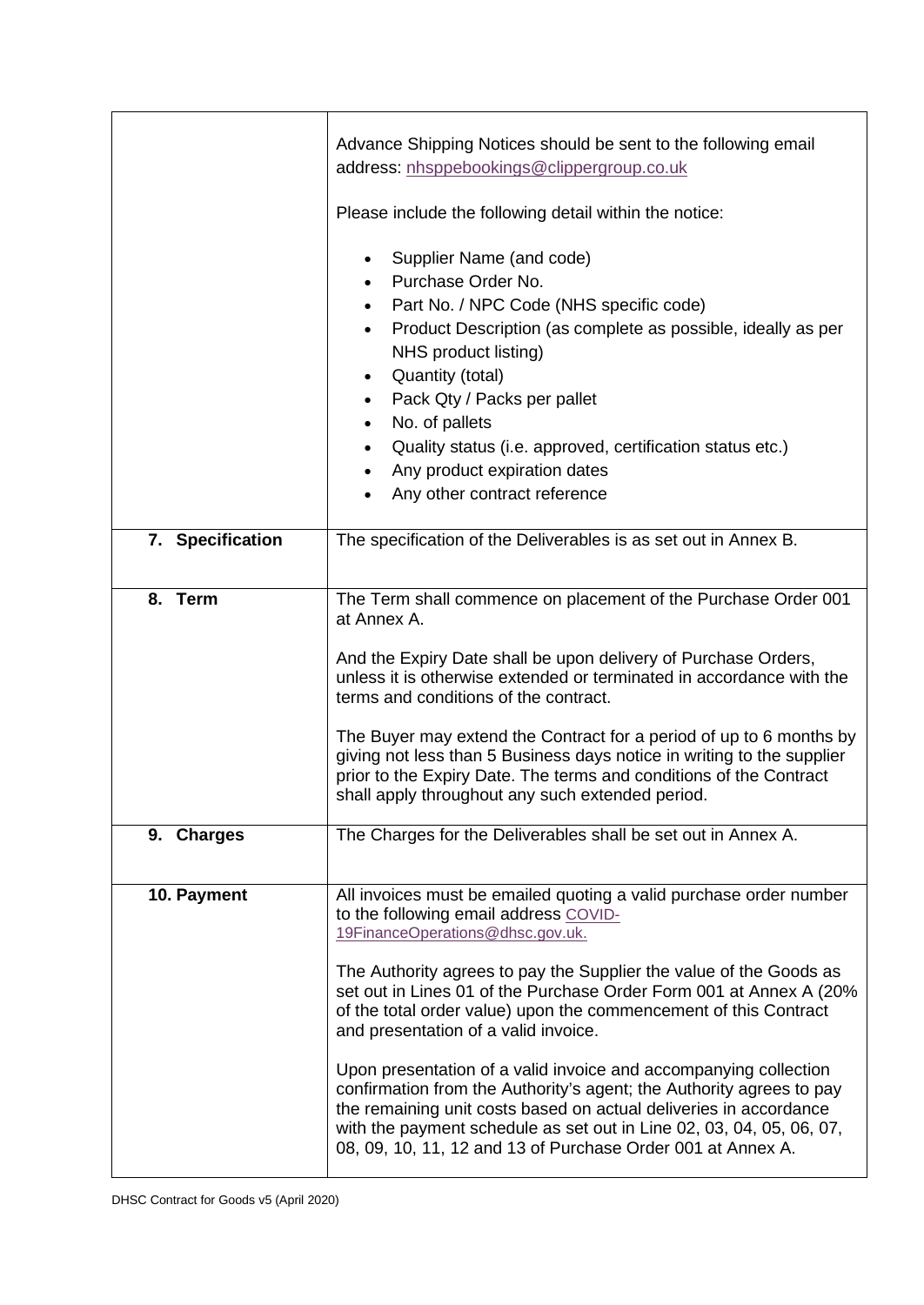|                                                  | Within 10 Business Days of receipt of your countersigned copy of the<br>Contract, we will send you a unique Purchase Order number (the<br>"PO Number"). You must in receipt of a valid PO Number before<br>submitting an invoice.<br>To avoid delay in payment it is important that the invoice is compliant<br>and that it includes a valid PO Number, PO item number (if<br>applicable) and the details (name and telephone number) of your<br>Buyer contact (i.e. Contract Manager). Non-compliant invoices will<br>be sent back to you, which may lead to a delay in payment.<br>If you have a query regarding an outstanding payment, please<br>contact us by email, marking for the attention of our Accounts<br>Payable section and send to the following email address COVID-<br>19FinanceOperations@dhsc.gov.uk. |                                                                                                 |  |  |  |
|--------------------------------------------------|---------------------------------------------------------------------------------------------------------------------------------------------------------------------------------------------------------------------------------------------------------------------------------------------------------------------------------------------------------------------------------------------------------------------------------------------------------------------------------------------------------------------------------------------------------------------------------------------------------------------------------------------------------------------------------------------------------------------------------------------------------------------------------------------------------------------------|-------------------------------------------------------------------------------------------------|--|--|--|
| 11. Buyer Authorised<br><b>Representative(s)</b> | For general liaison your contact will continue to be<br>Procurement.Operations@dhsc.gov.uk                                                                                                                                                                                                                                                                                                                                                                                                                                                                                                                                                                                                                                                                                                                                |                                                                                                 |  |  |  |
|                                                  | <b>Department of Health and Social Care</b>                                                                                                                                                                                                                                                                                                                                                                                                                                                                                                                                                                                                                                                                                                                                                                               |                                                                                                 |  |  |  |
|                                                  | 39 Victoria Street, London, SW1H 0EU, UK                                                                                                                                                                                                                                                                                                                                                                                                                                                                                                                                                                                                                                                                                                                                                                                  |                                                                                                 |  |  |  |
| 12. Seller's<br><b>Authorised</b>                | <b>Supplier:</b>                                                                                                                                                                                                                                                                                                                                                                                                                                                                                                                                                                                                                                                                                                                                                                                                          |                                                                                                 |  |  |  |
| <b>Representative(s)</b>                         | <b>MELLER DESIGNS LIMITED</b>                                                                                                                                                                                                                                                                                                                                                                                                                                                                                                                                                                                                                                                                                                                                                                                             | Unit H Bedford Business Centre, Mile Road, Bedford MK42 9TW                                     |  |  |  |
|                                                  | Registered Company Number: 00502663                                                                                                                                                                                                                                                                                                                                                                                                                                                                                                                                                                                                                                                                                                                                                                                       |                                                                                                 |  |  |  |
|                                                  |                                                                                                                                                                                                                                                                                                                                                                                                                                                                                                                                                                                                                                                                                                                                                                                                                           |                                                                                                 |  |  |  |
|                                                  |                                                                                                                                                                                                                                                                                                                                                                                                                                                                                                                                                                                                                                                                                                                                                                                                                           |                                                                                                 |  |  |  |
| 13. Address for<br>notices                       | <b>Buyer:</b>                                                                                                                                                                                                                                                                                                                                                                                                                                                                                                                                                                                                                                                                                                                                                                                                             | <b>Supplier:</b>                                                                                |  |  |  |
|                                                  | <b>Department of Health and</b><br><b>Social Care</b>                                                                                                                                                                                                                                                                                                                                                                                                                                                                                                                                                                                                                                                                                                                                                                     | <b>MELLER DESIGNS LIMITED</b><br>Unit H Bedford Business Centre,<br>Mile Road, Bedford MK42 9TW |  |  |  |
|                                                  | 39 Victoria Street, London,<br>SW1H OEU, UK                                                                                                                                                                                                                                                                                                                                                                                                                                                                                                                                                                                                                                                                                                                                                                               | <b>Registered Company Number:</b><br>00502663                                                   |  |  |  |
|                                                  |                                                                                                                                                                                                                                                                                                                                                                                                                                                                                                                                                                                                                                                                                                                                                                                                                           |                                                                                                 |  |  |  |
|                                                  |                                                                                                                                                                                                                                                                                                                                                                                                                                                                                                                                                                                                                                                                                                                                                                                                                           |                                                                                                 |  |  |  |
| 14. Key personnel                                | Buyer:                                                                                                                                                                                                                                                                                                                                                                                                                                                                                                                                                                                                                                                                                                                                                                                                                    | Supplier:                                                                                       |  |  |  |
|                                                  | <b>Department of Health and</b><br><b>Social Care</b>                                                                                                                                                                                                                                                                                                                                                                                                                                                                                                                                                                                                                                                                                                                                                                     | <b>MELLER DESIGNS LIMITED</b><br>Unit H Bedford Business Centre,<br>Mile Road, Bedford MK42 9TW |  |  |  |
|                                                  | 39 Victoria Street, London,<br>SW1H 0EU, UK                                                                                                                                                                                                                                                                                                                                                                                                                                                                                                                                                                                                                                                                                                                                                                               | <b>Registered Company Number:</b><br>00502663                                                   |  |  |  |
|                                                  |                                                                                                                                                                                                                                                                                                                                                                                                                                                                                                                                                                                                                                                                                                                                                                                                                           |                                                                                                 |  |  |  |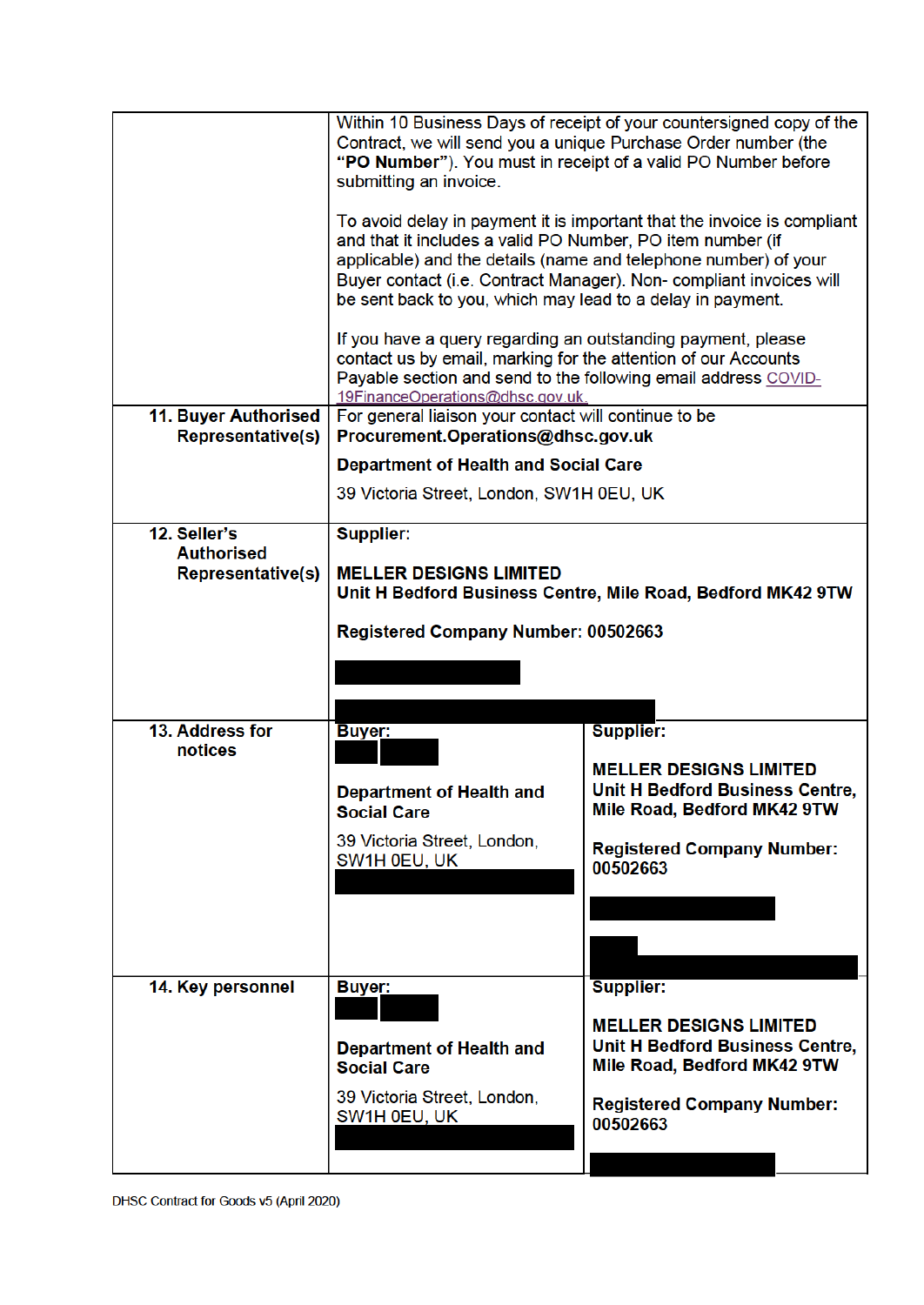|                                       |                                                                                                                                                                                                                                                                                                                              | Email:                                                                                                                                                                                                                                                                                                                                                             |
|---------------------------------------|------------------------------------------------------------------------------------------------------------------------------------------------------------------------------------------------------------------------------------------------------------------------------------------------------------------------------|--------------------------------------------------------------------------------------------------------------------------------------------------------------------------------------------------------------------------------------------------------------------------------------------------------------------------------------------------------------------|
| 15. Procedures and<br><b>Policies</b> | The Buyer may require the Supplier to ensure that any person<br>employed in the delivery of the Deliverables has undertaken a<br>Disclose and Barring Service check.<br>has a conviction that is relevant to the nature of the Contract.<br>the Buyer (each such conviction a "Relevant conviction"), or is<br>Deliverables. | The supplier shall ensure that no person who discloses that he/she<br>relevant to the work of the Buyer, or is of a type otherwise advised by<br>found by the Supplier to have a Relevant Conviction (whether as a<br>result of a police check, a Disclosure and Barring Service check or<br>otherwise) is employed or engaged in the provision of any part of the |

## Signed by the authorised representative of THE AUTHORITY

| Name:     |                        | Signature: |                          |
|-----------|------------------------|------------|--------------------------|
| Position: | <b>Deputy Director</b> | Date       | 8 <sup>th</sup> May 2020 |

# Signed by the authorised representative of THE SUPPLIER

| Name:     |                 | Signature |            |
|-----------|-----------------|-----------|------------|
| Position: | <b>Director</b> | Date      | 07/05/2020 |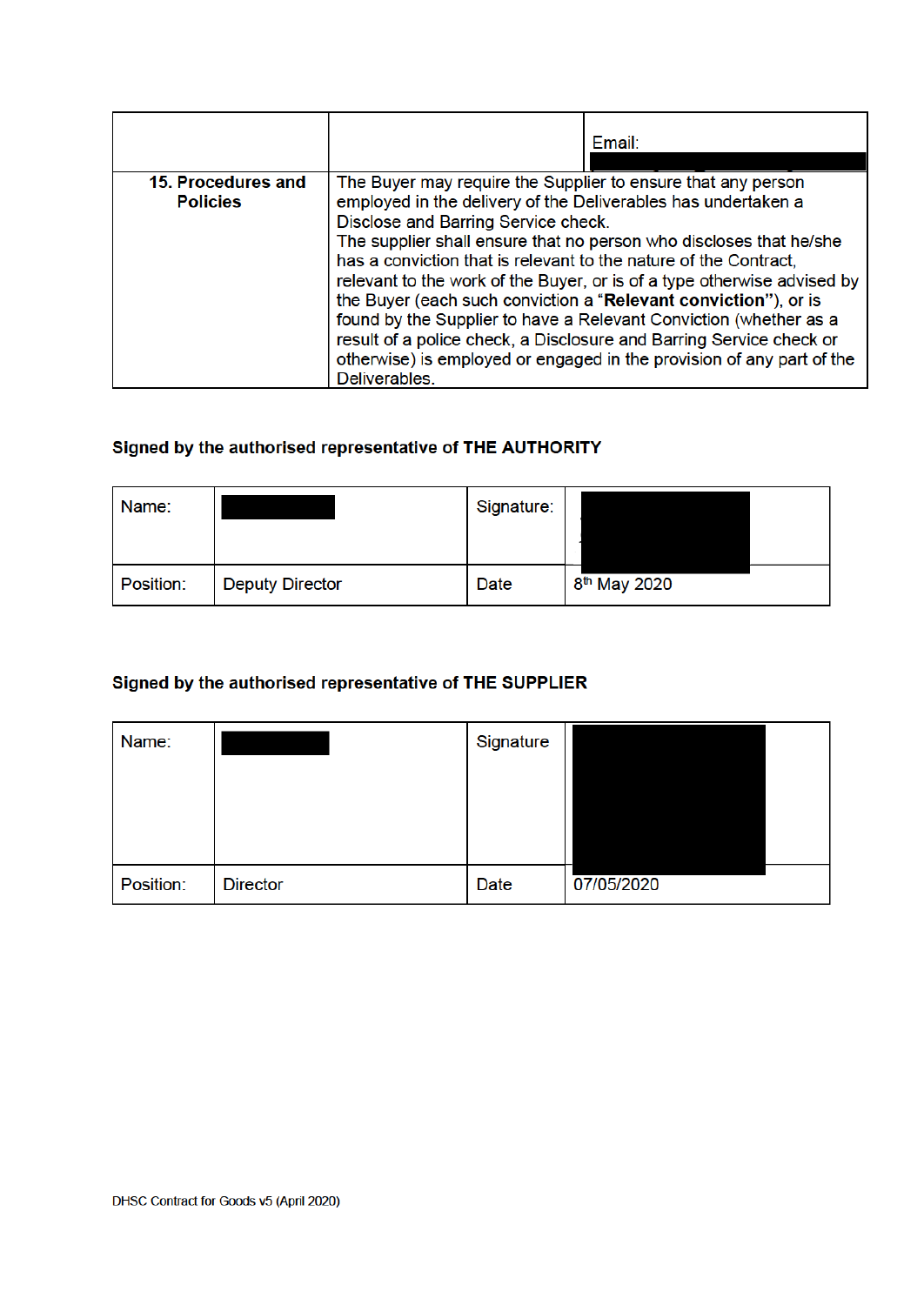## **Schedule 1**

#### **Key Provisions**

#### **Standard Key Provisions**

#### **1 Application of the Key Provisions**

- 1.1 The standard Key Provisions at Clauses 1 to 2 of this Schedule 1 shall apply to this Contract.
- 1.2 The optional Key Provisions at Clauses 3 to 12 of this Schedule 1 shall only apply to this Contract where they have been checked and information completed as applicable.
- 1.3 Extra Key Provisions shall only apply to this Contract where such provisions are set out at the end of this Schedule 1.

#### **2 Order of precedence**

- 2.1 Subject always to Clause 1.9 of Schedule 3 should there be a conflict between any other parts of this Contract the order of priority for construction purposes shall be:
	- 2.1.1 Order Form
	- 2.1.2 Schedule 1: Key Provisions;
	- 2.1.3 Schedule 2: General Terms and Conditions;
	- 2.1.4 Schedule 3: Definitions and Interpretations;
	- 2.1.5 any other documentation forming part of the Contract in the date order in which such documentation was created with the more recent documentation taking precedence over older documentation to the extent only of any conflict.
- 2.2 For the avoidance of doubt, the Order Form shall include, without limitation, the Authority's requirements in the form of its specification and other statements and requirements, the Supplier's responses, proposals and/or method statements to meet those requirements, and any clarifications to the Supplier's responses, proposals and/or method statements as included In these Terms and Conditions. Should there be a conflict between these parts of the Order Form, the order of priority for construction purposes shall be (1) the Authority's requirements; (2) any clarification to the Supplier's responses, proposals and/or method statements, and (3) the Supplier's responses, proposals and/or method statements.

#### **3 Quality assurance standards**  $\boxtimes$  (only applicable to the Contract if this box is **checked and the standards are listed)**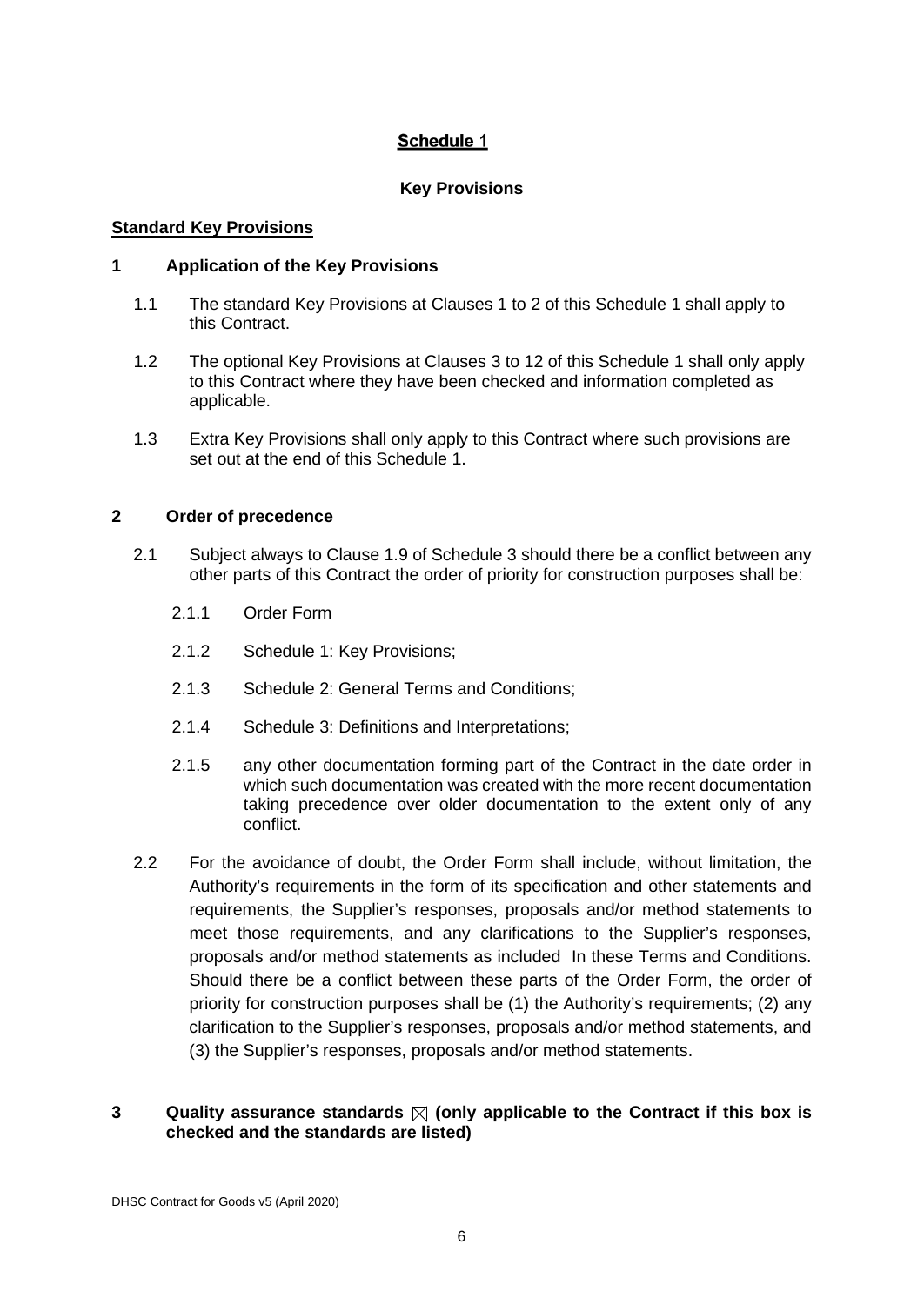3.1 The following quality assurance standards as set out in Annex B shall apply, as appropriate, to the manufacture, supply, and/or installation of the Goods.

#### **4 Purchase Orders**  $\boxtimes$  (only applicable to the Contract if this box is checked)

4.1 The Authority shall issue a Purchase Order to the Supplier in respect of any Goods to be supplied to the Authority under this Contract. The Supplier shall comply with the terms of such Purchase Order as a term of this Contract and shall ensure that the any Purchase Order is clearly noted on each delivery. For the avoidance of doubt, any actions or work undertaken by the Supplier under this Contract prior to the receipt of a Purchase Order covering the relevant Goods shall be undertaken at the Supplier's risk and expense and the Supplier shall only be entitled to invoice for Goods covered by a valid Purchase Order.

#### **5 Time of the essence**  $\boxtimes$  (only applicable to the Contract if this box is checked)

5.1 Time is of the essence as to any delivery dates under this Contract and if the Supplier fails to meet any delivery date this shall be deemed to be a breach incapable of remedy for the purposes of Clause 12.4 (i) of Schedule 2.

#### **6** Specific time periods for inspection  $\Box$  (only applicable to the Contract if this box **is checked and Clause 6.1 of this Schedule 1 is completed)**

6.1 The Authority shall visually inspect the Goods within **[***insert time period during which any inspection must be carried out***]** of the date of delivery of the relevant Goods.

#### **7 Specific time periods for rights and remedies under Clause 4.6 of Schedule 2 (only applicable to the Contract if this box is checked and Clause 7.1 of this Schedule 1 is completed)**

7.1 The Authority's rights and remedies under Clause 4.6 of Schedule 2 shall cease **[***insert period – e.g. 12 months***]** from the date of delivery of the relevant Goods.

#### **8 Termination for convenience**  $\Box$  (only applicable to the Contract if this box is **checked and Clause 8.1 of this Schedule 1 is completed)**

8.1 The Authority may terminate this Contract by issuing a Termination Notice to the Supplier at any time on [**one (1)/three (3) months'**] written notice

#### **9 Right to terminate**  $\boxtimes$  (only applicable to the Contract if this box is checked)

9.1 Either Party may terminate this Contract by issuing a Termination Notice to the other Party if such other Party commits a material breach of this Contract in circumstances where it is served with a valid Breach Notice having already been served with at least [two (2)] previous valid Breach Notices within the last twelve (12) calendar month rolling period as a result of any previous material breaches of this Contract which are capable of remedy (whether or not the Party in breach has remedied the breach in accordance with a Remedial Proposal). The twelve (12)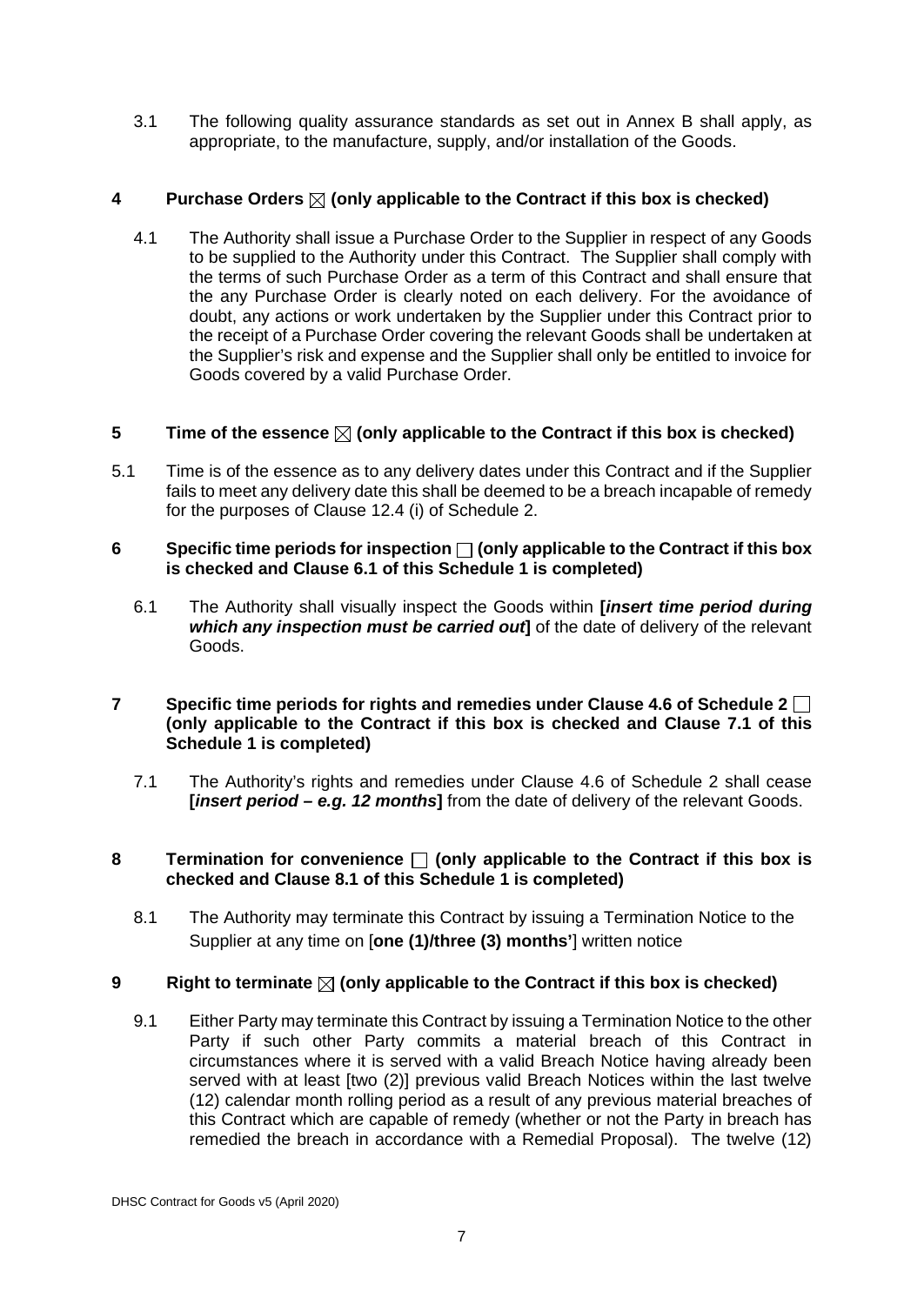month rolling period is the twelve (12) months immediately preceding the date of the [third] Breach Notice.

#### **10 Consigned Goods**  $\Box$  (only applicable to the Contract if this box is checked)

- 10.1 Provided that such Consignment Request is consistent with the forecast requirement for the Goods (as set out in the Order Form and/or as calculated in accordance with any relevant processes set out in this document and/or as otherwise agreed by the Parties in writing), the Supplier shall deliver the Consigned Goods in accordance with Clause 2 of Schedule 2 in response to a Consignment Request for their eventual purchase and use by the Authority in accordance with the terms set out in this Contract.
- 10.2 For the avoidance of doubt, Clause 4 of Schedule 2 shall apply to the inspection, rejection, return and recall of the Consigned Goods.
- 10.3 The Authority shall, or shall procure that its third party provider shall, maintain any storage facilities throughout the term of this Contract where the Consigned Goods are to be stored in such manner that such storage facilities remain suitable to store the Consigned Goods.
- 10.4 Prior to the Consigned Goods being taken into use by the Authority, the Authority shall ensure that:
	- 10.4.1 the Consigned Goods are stored at the storage facilities in such a manner as to protect them from damage or deterioration;
	- 10.4.2 the Consigned Goods in its possession remain readily identifiable as the Supplier's property;
	- 10.4.3 any identifying marks or packaging on or relating to the Consigned Goods are not removed, defaced or obscured; and
	- 10.4.4 the Consigned Goods are kept in satisfactory condition in accordance with any reasonable and necessary instructions from the Supplier from time to time.
- 10.5 The Authority shall keep accurate stock records in relation to any Consigned Goods and shall provide the Supplier with a sales report ("**Sales Report**") each [**week/month/quarter/other agreed period**] detailing current stock levels and the Consigned Goods taken into use by the Authority. For the avoidance of doubt, a sale will take place at the point any Consigned Goods are taken into use by the Authority.
- 10.6 On receipt of the Sales Report, the Supplier may invoice the Authority the Contract Price for all of the Consigned Goods taken into use by the Authority (as set out in that Sales Report).
- 10.7 Each [*week/month/quarter/other agreed period*] the Authority shall take into use and purchase at the Contract Price at least the minimum quantity of Consigned Goods specified in the Order Form for such period (if any) ("**Minimum Quantity**"). If the Supplier fails to supply the Authority with any Consigned Goods required by the Authority (including, without limitation, where the Authority obtains substitute goods from a third party as a result), the Minimum Quantity for the period in question shall be reduced by the quantity of the Consigned Goods that the Supplier fails to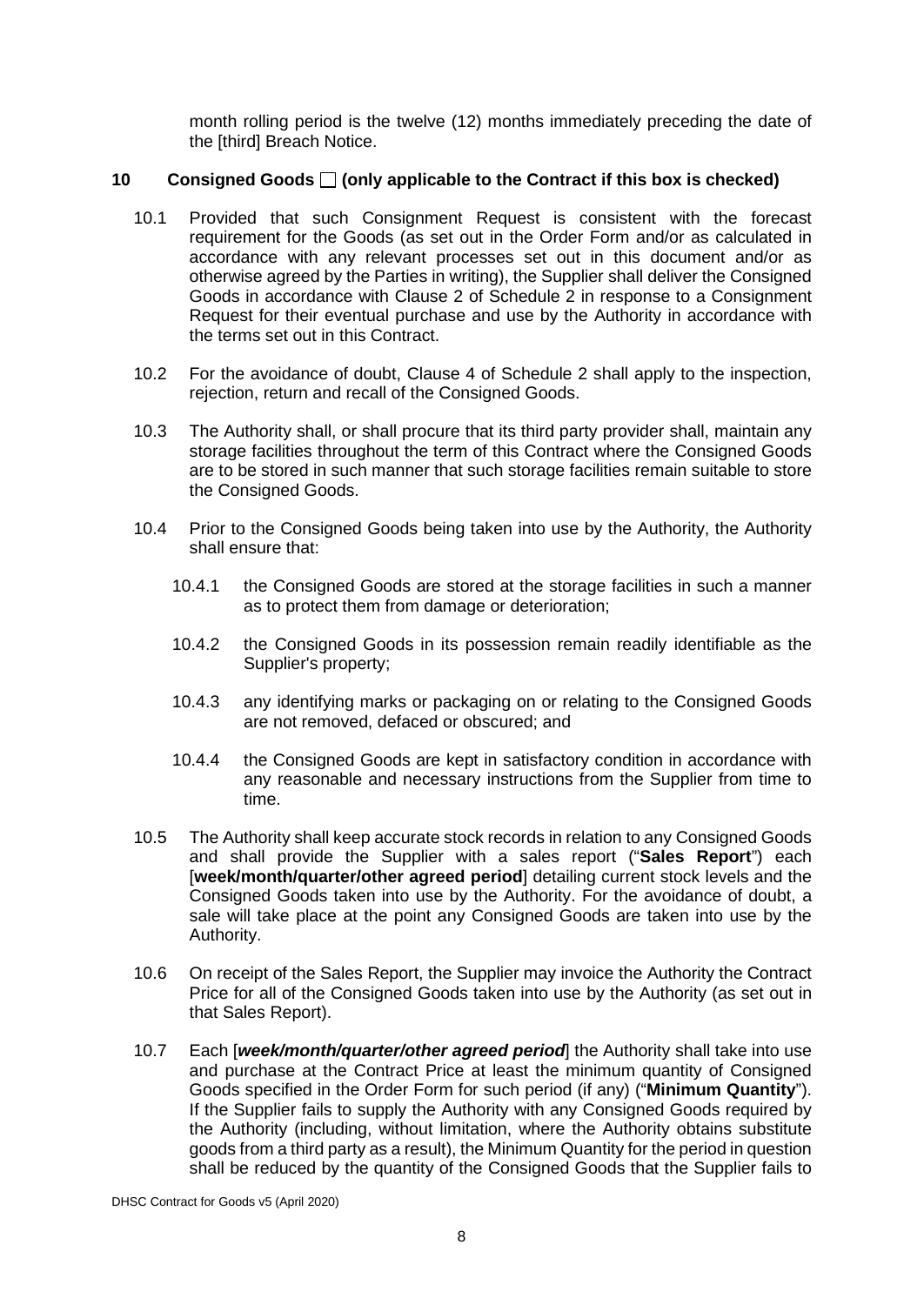supply. Except to the extent that the Authority's failure to purchase the Minimum Quantity during any given period is caused by the Supplier's default or a Force Majeure Event, if the Authority purchases less than the Minimum Quantity for a given period, the Supplier may charge the Authority for any shortfall between:

- 10.7.1 the Contract Price of the Minimum Quantity in the relevant period; and
- 10.7.2 the Contract Price for Consigned Goods purchased by the Authority in that period.
- 10.8 The Authority (on a first in first out basis) may return to the Supplier any Consigned Goods that it is unable to use ("**Returned Goods**") by giving written notice to that effect ("**Returns Notice**"). Upon receipt of a Returns Notice, the Supplier shall collect the Returned Goods at the Supplier's risk and expense within ten (10) Business Days of the date of the Returns Notice. If the Supplier requests and the Authority accepts that the Returned Goods should be disposed of by the Authority rather than returned to the Supplier, the Authority may invoice the Supplier for the costs associated with the disposal of the Returned Goods and the Supplier shall pay any such costs.
- 10.9 Risk in respect of any Returned Goods shall pass to the Supplier on the earlier of: (a) collection by the Supplier; or (b) immediately following the expiry of ten (10) Business Days from the date of the Returns Notice related to such Returned Goods. If Returned Goods are not collected within ten (10) Business Days of the date of the relevant Returns Notice, the Authority may return the Returned Goods to the Supplier at the Supplier's risk and expense and/or charge the Supplier for the cost of storage from the expiry of ten (10) Business Days from the date of the relevant Returns Notice. The Authority may invoice the Supplier for such return expenses and/or storage costs and the Supplier shall pay any such expenses or costs.
- 10.10 The Consigned Goods shall at all times be subject to the direction and control of the Supplier, and the Supplier may (at the Supplier's risk and expense), upon (10) Business Days written notice to the Authority, collect (on a first in first out basis) any Consigned Goods that have not been taken into use by the Authority within [*insert*  **period** of their delivery to the Authority and/or which have a remaining shelf life of less than [*insert period*].
- 10.11 The Authority acknowledges that it holds Consigned Goods in its possession as bailee for the Consignor until such time as ownership passes in accordance with Clause 3.2 of Schedule 2.
- 10.12 On the termination or expiry of this Contract for whatever reason, all Consigned Goods not taken into use by Authority as at the point of such termination or expiry shall be deemed Returned Goods. Such Returned Goods shall be deemed the subject of a Returns Notice that shall be deemed to have been received by the Supplier with a notice date the same as the date of the expiry or earlier termination of this Contract. Clauses 10.8 and 10.9 of this Schedule 1 shall then apply accordingly and this Clause, together with Clauses 10.8 and 10.9 of this Schedule 1, shall survive the expiry or earlier termination of this Contract for these purposes.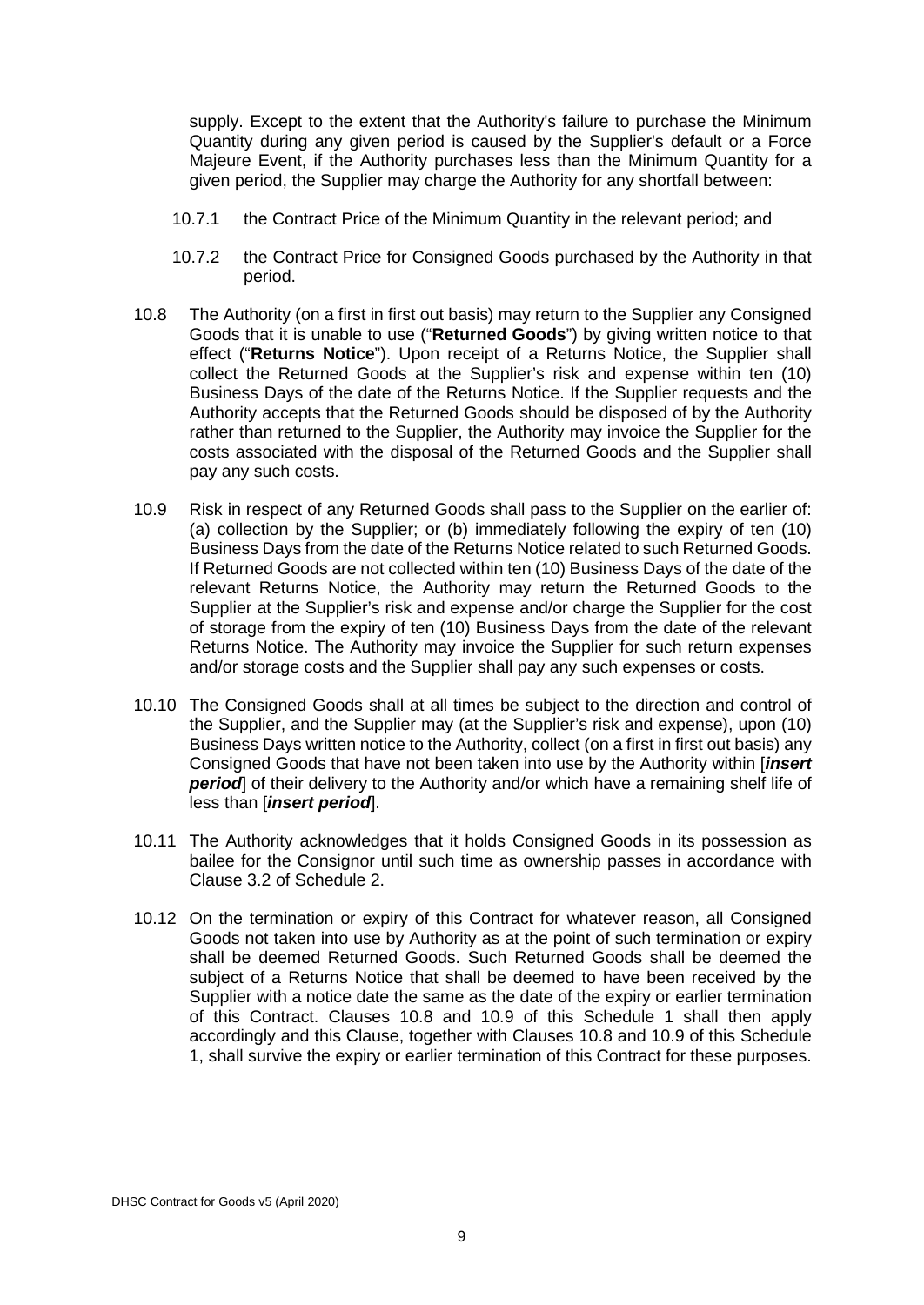#### **11 Electronic product information (only applicable to the Contract if this box is checked)**

- 11.1 Where requested by the Authority, the Supplier shall provide the Authority the Product Information in such manner and upon such media as agreed between the Supplier and the Authority from time to time for the sole use by the Authority.
- 11.2 The Supplier warrants that the Product Information is complete and accurate as at the date upon which it is delivered to the Authority and that the Product Information shall not contain any data or statement which gives rise to any liability on the part of the Authority following publication of the same.
- 11.3 If the Product Information ceases to be complete and accurate, the Supplier shall promptly notify the Authority in writing of any modification or addition to or any inaccuracy or omission in the Product Information.
- 11.4 The Supplier grants the Authority a perpetual, non-exclusive, royalty free licence to use and exploit the Product Information and any Intellectual Property Rights in the Product Information for the purpose of illustrating the range of goods and services (including, without limitation, the Goods) available pursuant to the Authority's contracts from time to time.
- 11.5 Before any publication of the Product Information (electronic or otherwise) is made by the Authority, the Authority will submit a copy of the relevant sections of the Authority's product catalogue to the Supplier for approval, such approval not to be unreasonably withheld or delayed. For the avoidance of doubt the Supplier shall have no right to compel the Authority to exhibit the Product Information in any product catalogue as a result of the approval.
- 11.6 If requested in writing by the Authority, and to the extent not already agreed as part of writing, the Supplier and the Authority shall discuss and seek to agree in good faith arrangements to use any Electronic Trading System

#### **12** Supply of PPE Goods  $\boxtimes$  (only applicable to the Contract if this box is checked)

#### *Regulatory Requirements*

- 12.1 The Supplier acknowledges and understands that when procuring PPE the Authority is required to ensure the PPE Goods are compliant with and meet applicable legal and regulatory requirements.
- 12.2 The Supplier shall supply the PPE Goods to Authority in accordance with the terms of this Contract and in accordance with the relevant requirements of applicable laws and regulations applicable to the supply of PPE, including, as applicable, the EU<br>PPE Regulation 2016/425. the Personal Protective PPE Regulation 2016/425, the Personal Protective Equipment (Enforcement) Regulations 2018 and the Medical Device Regulations 2002 (together the "PPE Laws").
- 12.3 Save in relation to any PPE Goods for which the Supplier has approval in accordance with the cross-Government Decision Making Committee and without prejudice to the generality of clause 12.2, the Supplier shall ensure for PPE Goods supplied: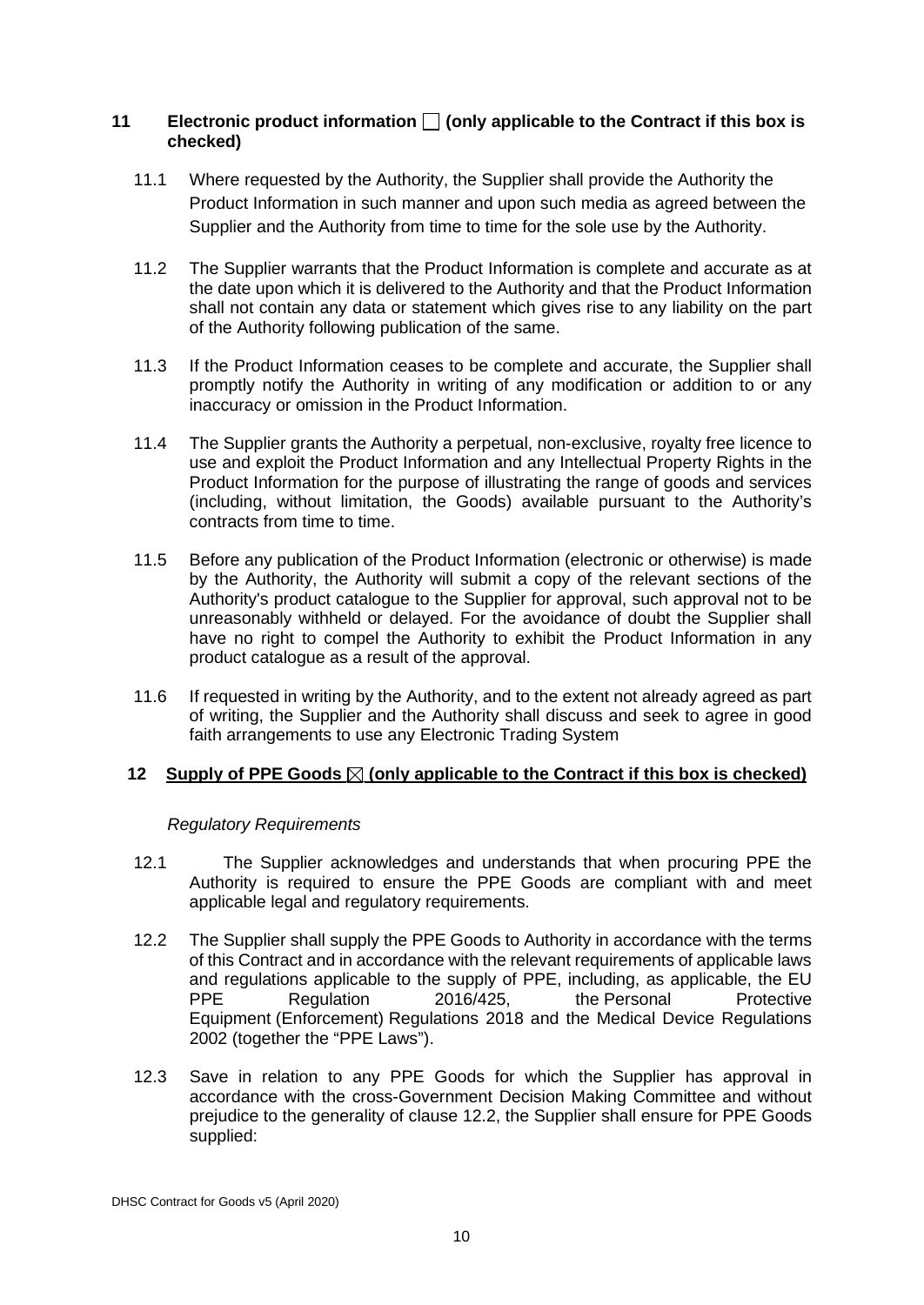- 12.3.1 the appropriate conformity assessment procedure(s) applicable to the PPE Goods have been followed;
- 12.3.2 all declarations of conformity and approvals required by PPE Laws are in place prior to the delivery of any PPE Goods to the Authority;
- 12.3.3 where required by PPE Laws, there is a CE mark affixed to the PPE Goods in accordance with the PPE Laws; and
- 12.3.4 where, necessary current EC-type examinations certificates are in place for the PPE Goods.
- 12.4 If there are any PPE Goods supplied to the Authority hereunder that require a CE mark under more than one set of regulations, due to the nature of those PPE Goods, including and not limited to:
	- PPE Laws;
	- Control of Lead at Work Regulations 2002;
	- Ionising Radiations Regulations 2017:
	- Control of Asbestos Regulations 2012;
	- Control of Substances Hazardous to Health Regulations 2002; and
	- any other relevant regulations,

the Supplier shall ensure that the CE marking for any such PPE Goods is affixed in accordance with the relevant requirements and shall indicate that the PPE Goods also fulfils the provisions of that other regulation or regulations.

#### *Goods bought to the market before 21 April 2019*

12.5 The Supplier shall provide details, including any EC-type examination certificates and approval decisions issued under Directive 89/686/EEC and Directive 93/42/EEC (if applicable), and corresponding national implementing legislation, of any PPE Goods supplied under this Contract that have been placed on the market before 21 April 2019 and products already in the distribution chain by that date confirming that these can continue to be supplied as PPE to the Authority until 21 April 2023, unless their certificate or approval will expire before that date.

#### *Other Specific Requirements*

- 12.6 The Supplier shall offer to the Authority spares and consumables required for any of the PPE Goods supplied to the Authority. The Supplier agrees any charging rate for the spares and consumables shall be inclusive of all packaging and standard delivery.
- 12.7 The Supplier shall ensure that each delivery of PPE Goods shall be properly labelled in accordance with PPE Laws and such labelling and any user instructions relating to the use of the PPE Goods is clearly legible and in English.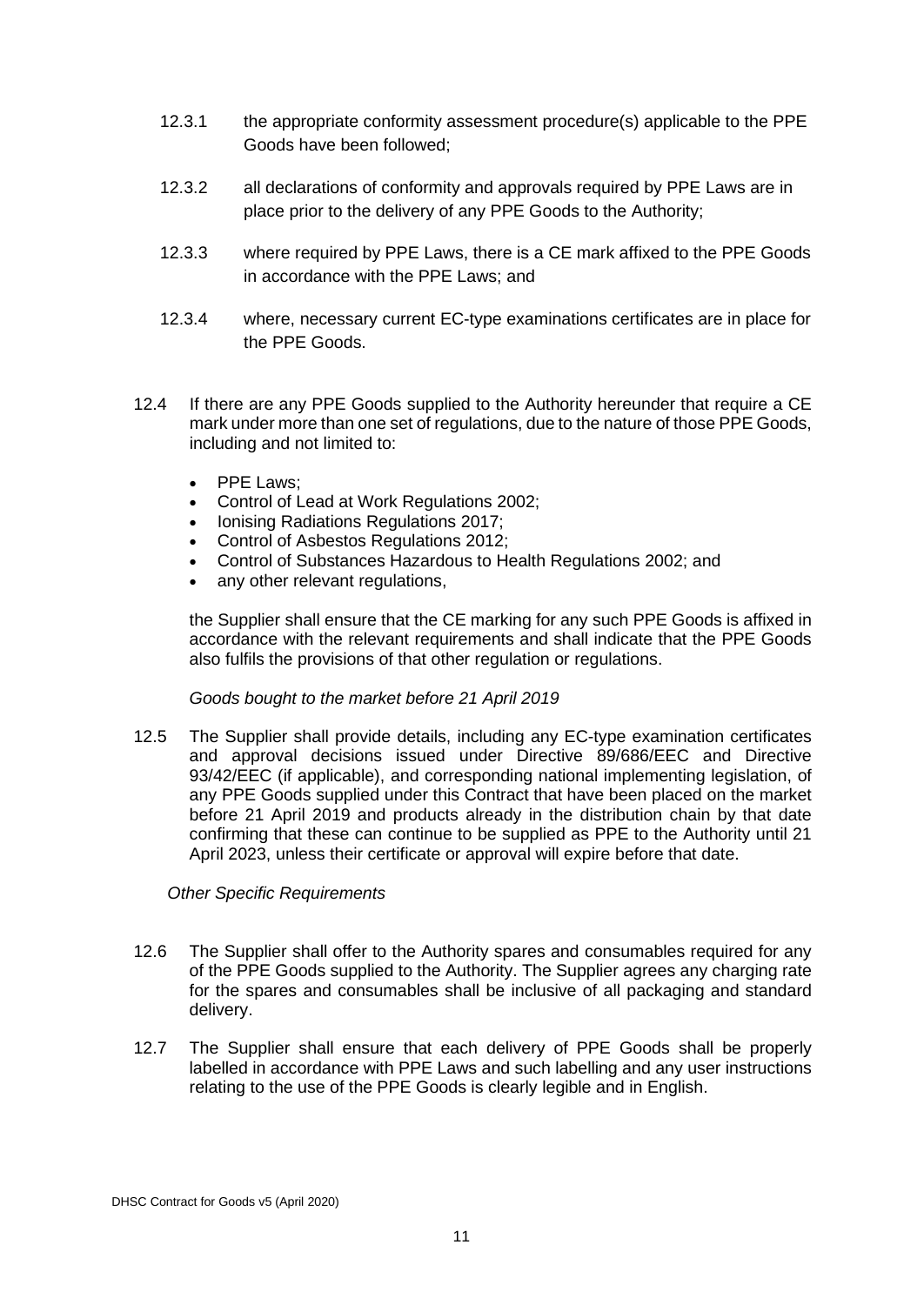#### Annex A - Purchase Order Form

|               | <b>Deliverables</b>                                                               |                          |                  |                        |                       |
|---------------|-----------------------------------------------------------------------------------|--------------------------|------------------|------------------------|-----------------------|
| <b>Item</b>   | <b>Item Specification</b>                                                         | <b>Delivery Schedule</b> | <b>Total Qty</b> |                        | Firm Price (£) Ex VAT |
| <b>Number</b> |                                                                                   |                          | (units)          | Per Item<br>(GBP/unit) | <b>Total</b>          |
| 01            | Type IIR Masks - I                                                                | N/A                      | N/A              | N/A                    |                       |
| 02            | Type IIR Masks - Payment on Shipping in accordance with<br>Order Form Section 10. | 18/05/2020               |                  |                        |                       |
| 03            | Type IIR Masks - Payment on Shipping in accordance with<br>Order Form Section 10. | 25/05/2020               |                  |                        |                       |
| 04            | Type IIR Masks - Payment on Shipping in accordance with<br>Order Form Section 10. | 01/06/2020               |                  |                        |                       |
| 05            | Type IIR Masks - Payment on Shipping in accordance with<br>Order Form Section 10. | 08/06/2020               |                  |                        |                       |
| 06            | Type IIR Masks - Payment on Shipping in accordance with<br>Order Form Section 10. | 15/06/2020               |                  |                        |                       |
| 07            | Type IIR Masks - Payment on Shipping in accordance with<br>Order Form Section 10. | 22/06/2020               |                  |                        |                       |
| 08            | Type IIR Masks - Payment on Shipping in accordance with<br>Order Form Section 10. | 29/06/2020               |                  |                        |                       |
| 09            | Type IIR Masks - Payment on Shipping in accordance with<br>Order Form Section 10. | 06/07/2020               |                  |                        |                       |
| 10            | Type IIR Masks - Payment on Shipping in accordance with<br>Order Form Section 10. | 13/07/2020               |                  |                        |                       |
| 11            | Type IIR Masks - Payment on Shipping in accordance with<br>Order Form Section 10. | 20/07/2020               |                  |                        |                       |
| 12            | Type IIR Masks - Payment on Shipping in accordance with<br>Order Form Section 10. | 27/07/2020               |                  |                        |                       |

#### PURCHASE ORDER FORM No 001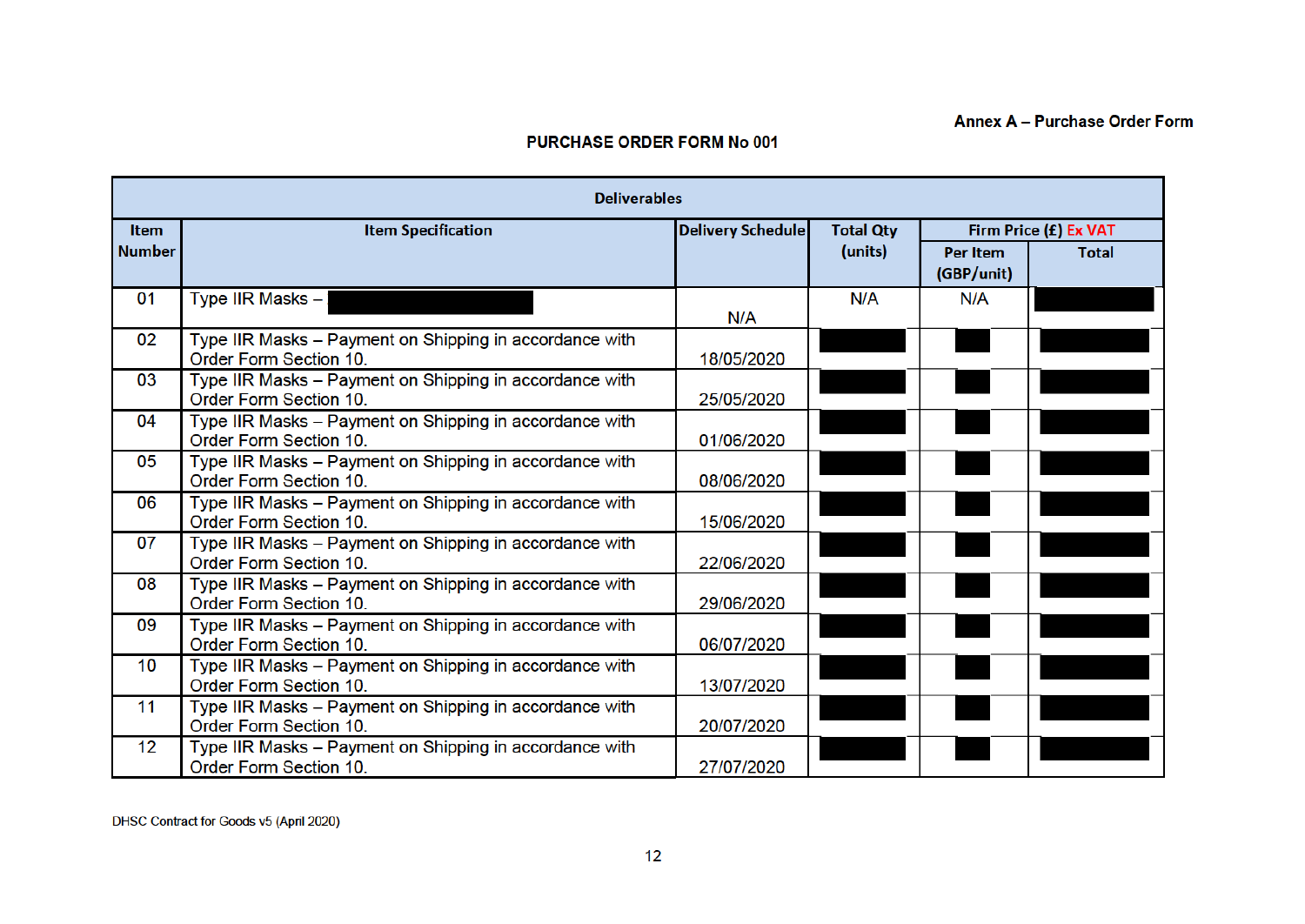| 13 | Type IIR Masks - Payment on Shipping in accordance with<br>Order Form Section 10. | 03/08/2020   |  |                |
|----|-----------------------------------------------------------------------------------|--------------|--|----------------|
|    |                                                                                   | $\tau$ otals |  | £65,832,000.00 |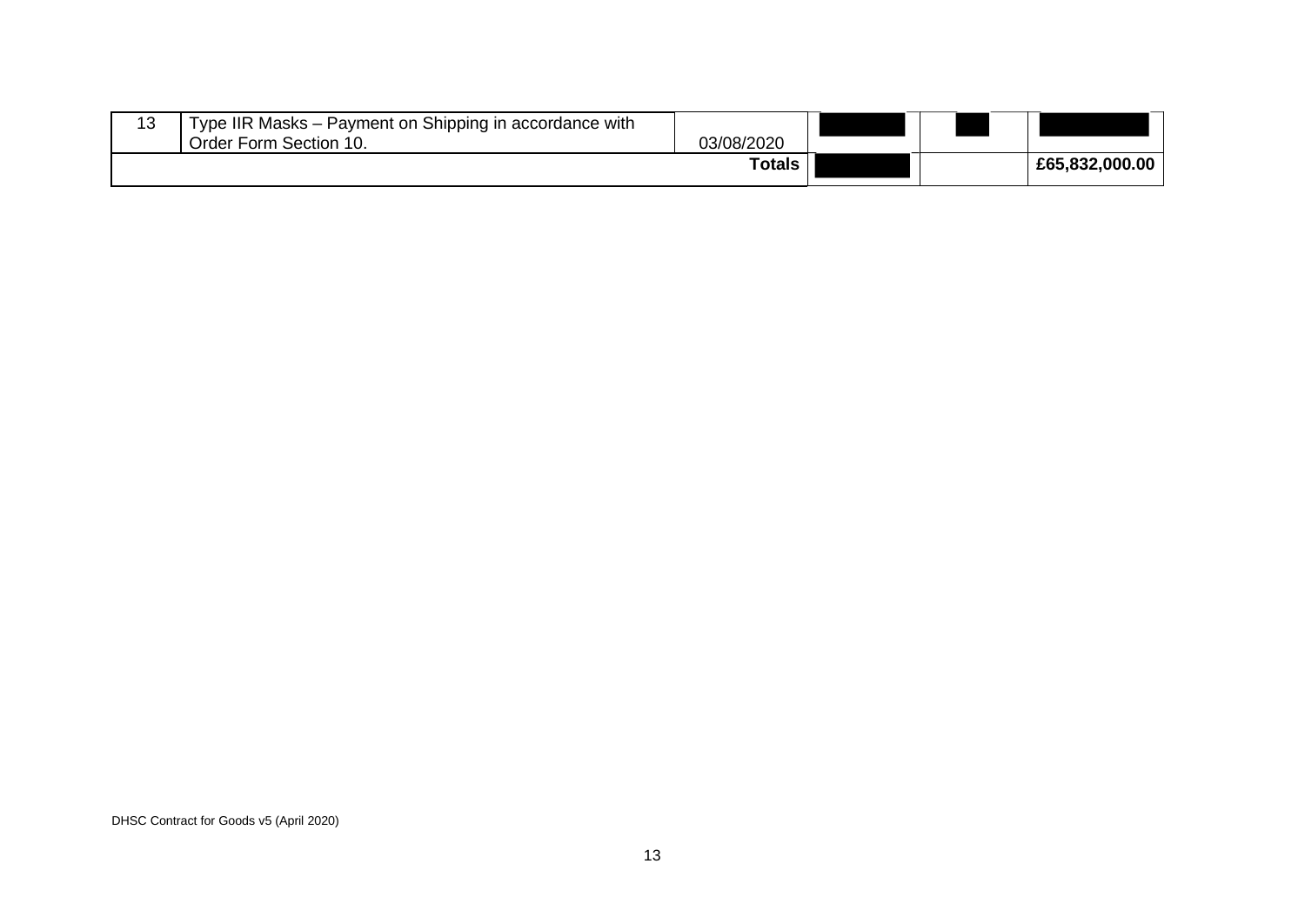#### **Annex B – Technical Specification**

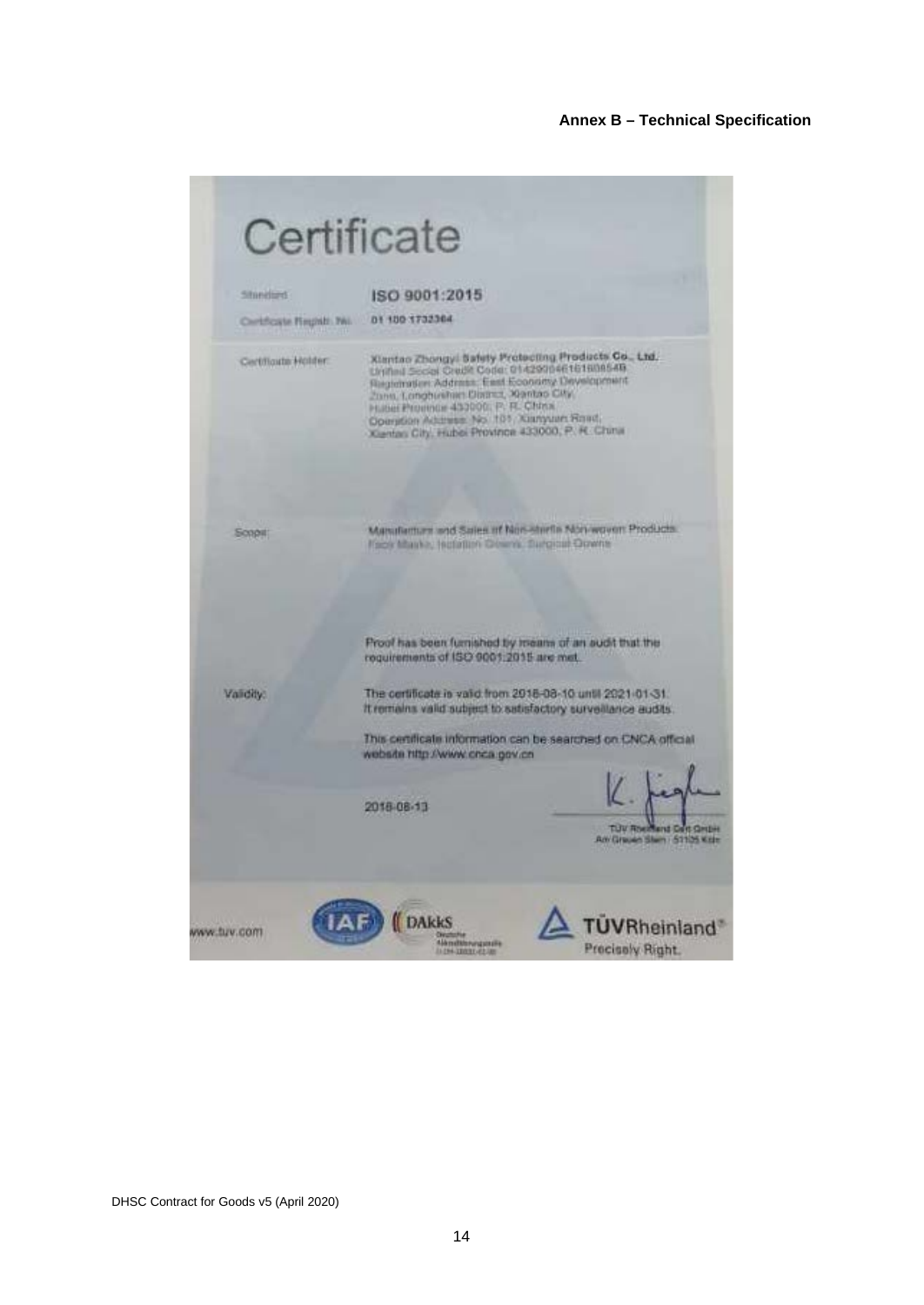

Xiantao Żhongyi Safety & Protecting Products Co., Ltd Tel: 0086-728-3257535/3257635 Fax: 0086-728-3257363

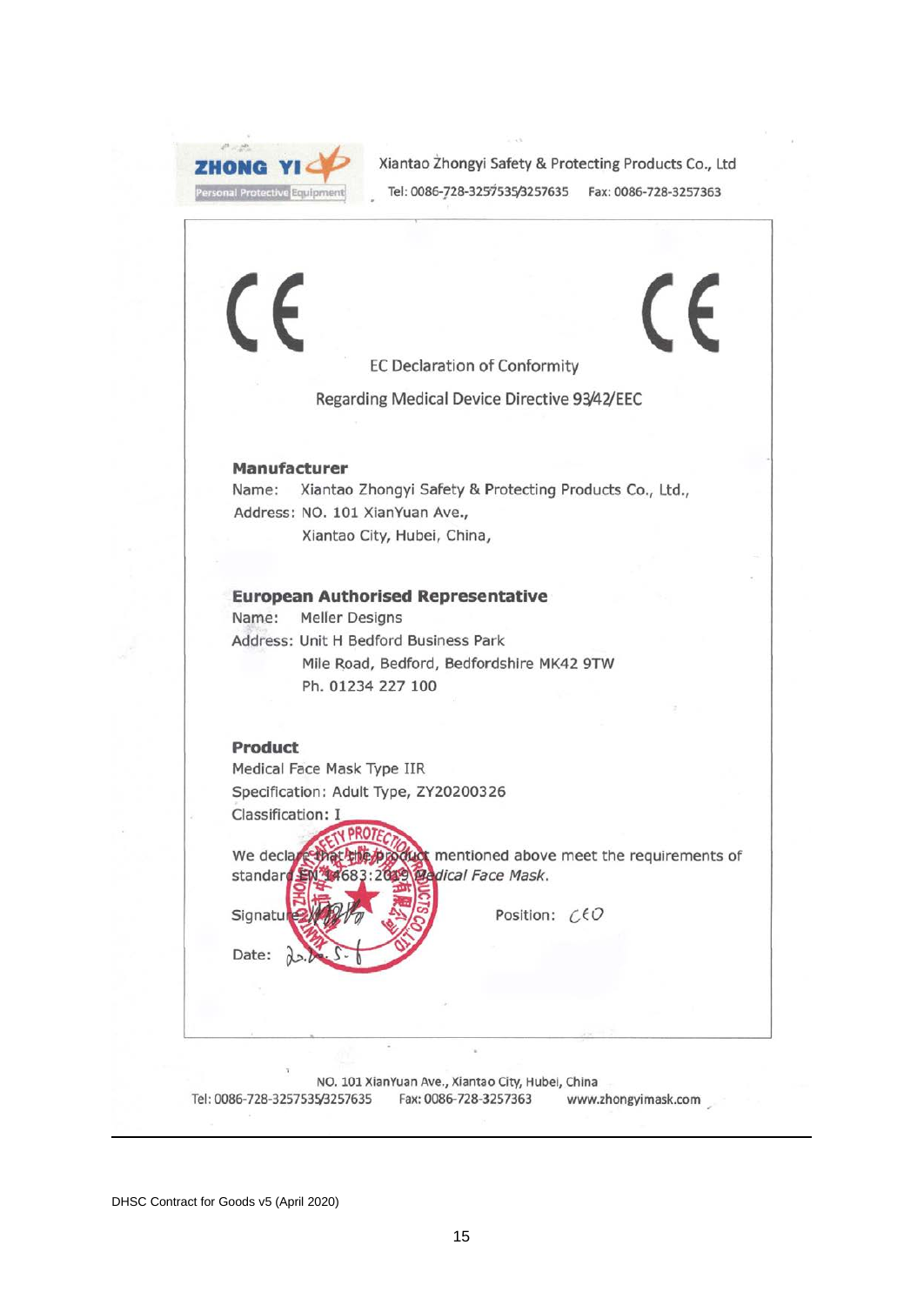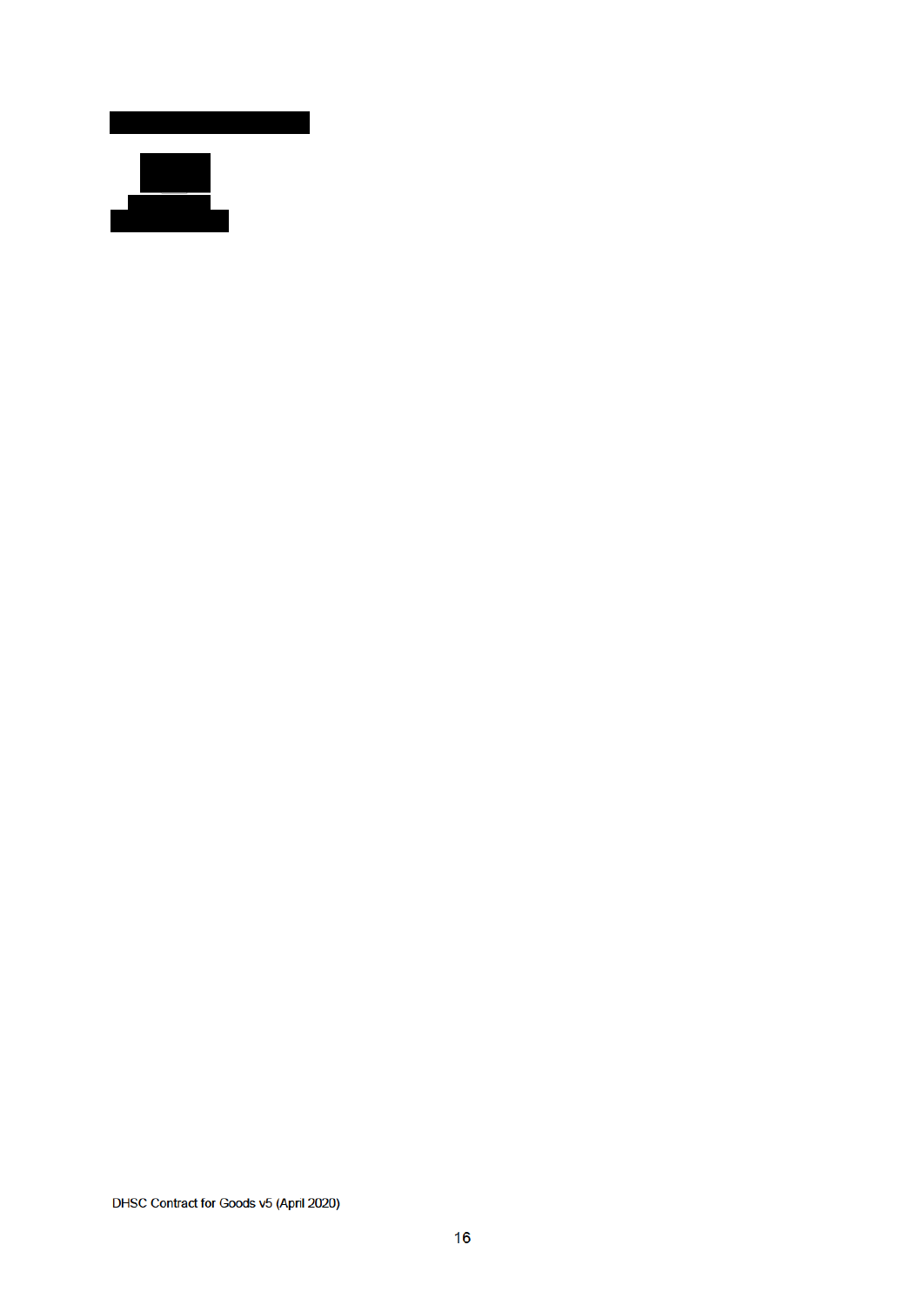# Annex c - The Authority's Delivery Agent

#### On-Time Shanghai DHSC Contacts

|             | <b>NAME</b> | <b>TEL</b> | mail add |  |
|-------------|-------------|------------|----------|--|
| <b>PPE</b>  |             |            |          |  |
|             |             |            |          |  |
| <b>VENT</b> |             |            |          |  |
|             |             |            |          |  |
| DONATE H    |             |            |          |  |
|             |             |            |          |  |

 $cc-$ 

Shanghai Warehouse Address